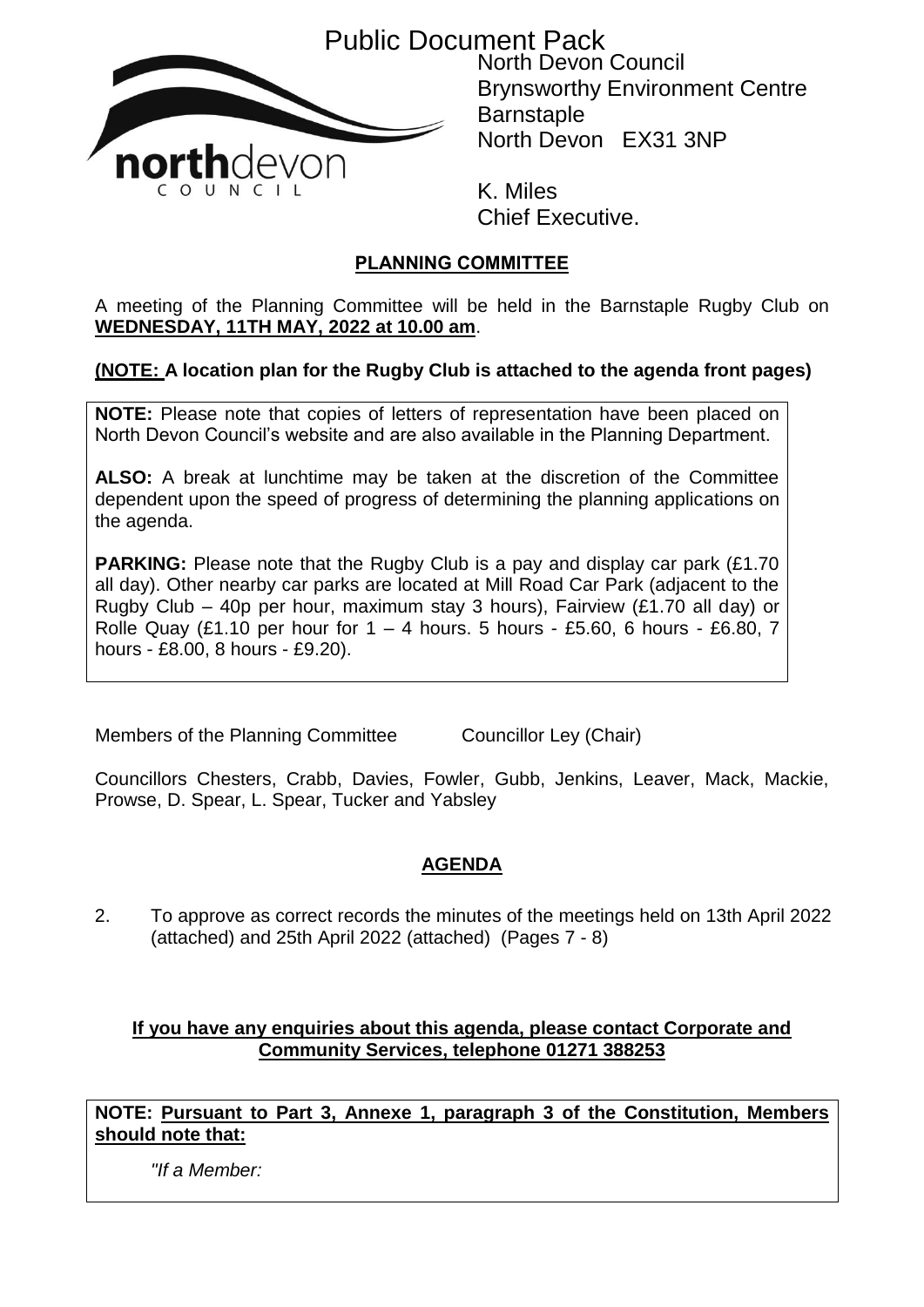- *(a) Arrives at a meeting during the consideration of an item; or*
- *(b) Leaves a meeting at any time during the consideration of an item;*

*They shall not:*

- *(i) propose or second any motion or amendment; or*
- *(ii) cast a vote*

## *REGISTERING TO SPEAK*

 If you wish to address the Planning Committee you should contact the Committee Administrator in advance of the Committee on 01271 388253 or speak to them just before the meeting commences.

## *WHAT HAPPENS AT COMMITTEE?*

- The Chairman will introduce himself/herself
- The Planning Officer will present his/her report
- The Chairman will call out the names of individuals who have registered to speak
- Speakers will be **restricted to 3 minutes each** (which is timed and bleeped). **A maximum of six supporters and six objectors of the application may speak at committee.** The applicant or agent and representative of the parish council may also speak at committee.
- *Once public participation has finished, the Planning Officer will be given the opportunity to respond or to clarify any points that have arisen from the public participation exercise*
- The Members of the Committee shall then debate the application **(at this point the public shall take no further part in the debate)**

## *WHEN SPEAKING*

- State clearly your name, who you are representing and whether you are supporting or objecting to the application
- Speak slowly, clearly and loud enough for everyone to hear you, and direct your comments to the Chairman and the Committee
- Try to be brief, avoid being repetitive, and try to prepare what you want to say beforehand.

## *WHAT HAPPENS NEXT?*

- *A record of the decisions taken at the meeting is produced (known as the "minutes of the meeting")*
- The minutes of the meeting are published on the Council's Website: **[www.northdevon.gov.uk](http://www.northdevon.gov.uk/)**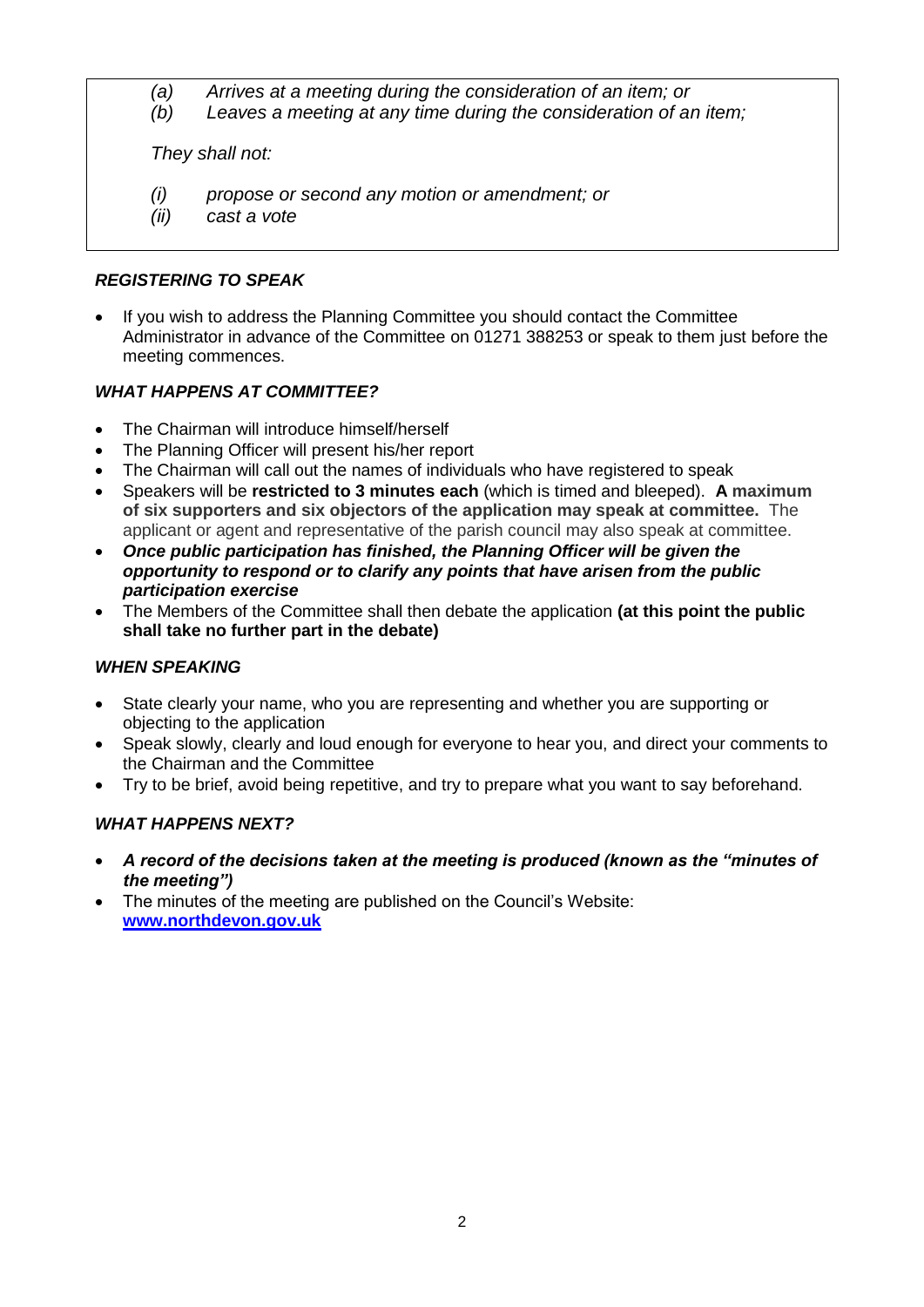

#### **APPOINTMENT OF SUBSTITUTE MEMBERS AT MEETINGS OF THE PLANNING COMMITTEE**

In accordance with the North Devon Council Constitution, a Member or Leader or Deputy Leader of a Political Group, appointing a substitute shall notify the Proper Officer of the name of his/her substitute. **Notification by a Member purporting to be a substitute Member will not be accepted.**

In the case of a substitution to the Planning Committee, the substitute Member shall sign and lodge this certificate with the Corporate and Community Support Manager confirming the acceptance of the appointment and that they have completed all Planning training modules provided to Members.

### **DATE OF PLANNING COMMITTEE: ........................................................ [Insert date]**

| For completion by Member of the Planning Committee requiring a substitute           |
|-------------------------------------------------------------------------------------|
|                                                                                     |
|                                                                                     |
| me at the above mentioned meeting of the Planning Committee:                        |
| OR.                                                                                 |
| For completion by Leader/Deputy Leader of a political group nominating a substitute |
|                                                                                     |
|                                                                                     |
| substitute Member of same political Group] to substitute for Councillor             |
|                                                                                     |
| Committee.                                                                          |
| <b>AND</b>                                                                          |
| For completion by substitute Member accepting appointment of substitute             |
|                                                                                     |
| accept the appointment of Substitute for the above mentioned Planning Committee and |
| hereby confirm that I have undertaken all appropriate Planning training modules in  |
| relation to the same.                                                               |
|                                                                                     |
| NOTE: FORM TO BE COMPLETED AND RECEIVED BY CORPORATE AND COMMUNITY SUPPORT          |

**PRIOR TO THE COMMENCEMENT OF THE MEETING**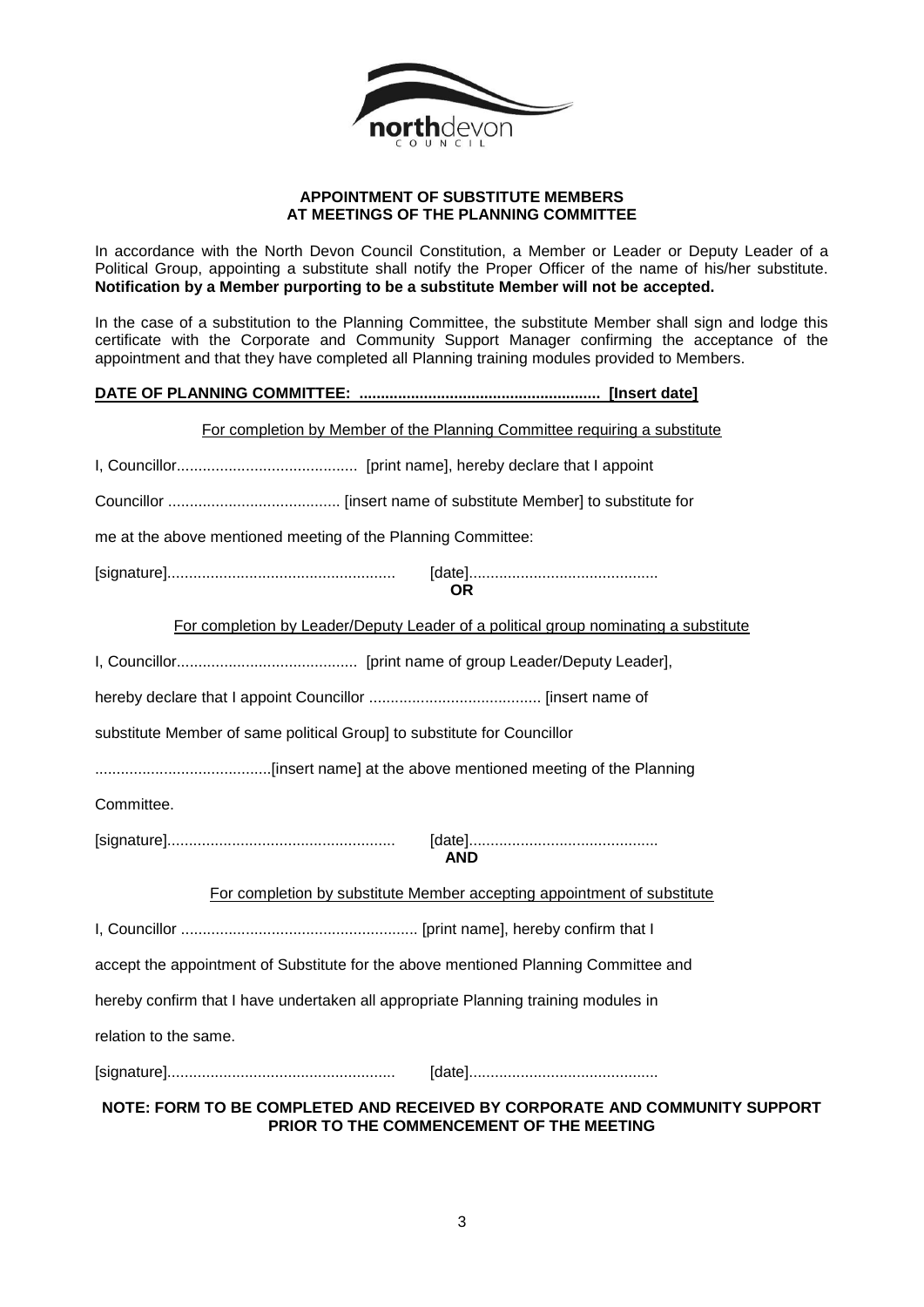### **North Devon Council protocol on recording/filming at Council meetings**

The Council is committed to openness and transparency in its decision-making. Recording is permitted at Council meetings that are open to the public. The Council understands that some members of the public attending its meetings may not wish to be recorded. The Chairman of the meeting will make sure any request not to be recorded is respected.

The rules that the Council will apply are:

- 1. The recording must be overt (clearly visible to anyone at the meeting) and must not disrupt proceedings. The Council will put signs up at any meeting where we know recording is taking place.
- 2. The Chairman of the meeting has absolute discretion to stop or suspend recording if, in their opinion, continuing to do so would prejudice proceedings at the meeting or if the person recording is in breach of these rules.
- 3. We will ask for recording to stop if the meeting goes into 'part B' where the public is excluded for confidentiality reasons. In such a case, the person filming should leave the room ensuring all recording equipment is switched off.
- 4. Any member of the public has the right not to be recorded. We ensure that agendas for, and signage at, Council meetings make it clear that recording can take place – anyone not wishing to be recorded must advise the Chairman at the earliest opportunity.
- 5. The recording should not be edited in a way that could lead to misinterpretation or misrepresentation of the proceedings or in a way that ridicules or shows a lack of respect for those in the recording. The Council would expect any recording in breach of these rules to be removed from public view.

#### **Notes for guidance:**

Please contact either our Corporate and Community Services team or our Communications team in advance of the meeting you wish to record at so we can make all the necessary arrangements for you on the day.

For more information contact the Corporate and Community Services team on **01271 388253** or email **memberservices@northdevon.gov.uk** or the Communications Team on **01271 388278**, email **[communications@northdevon.gov.uk](mailto:communications@northdevon.gov.uk)**.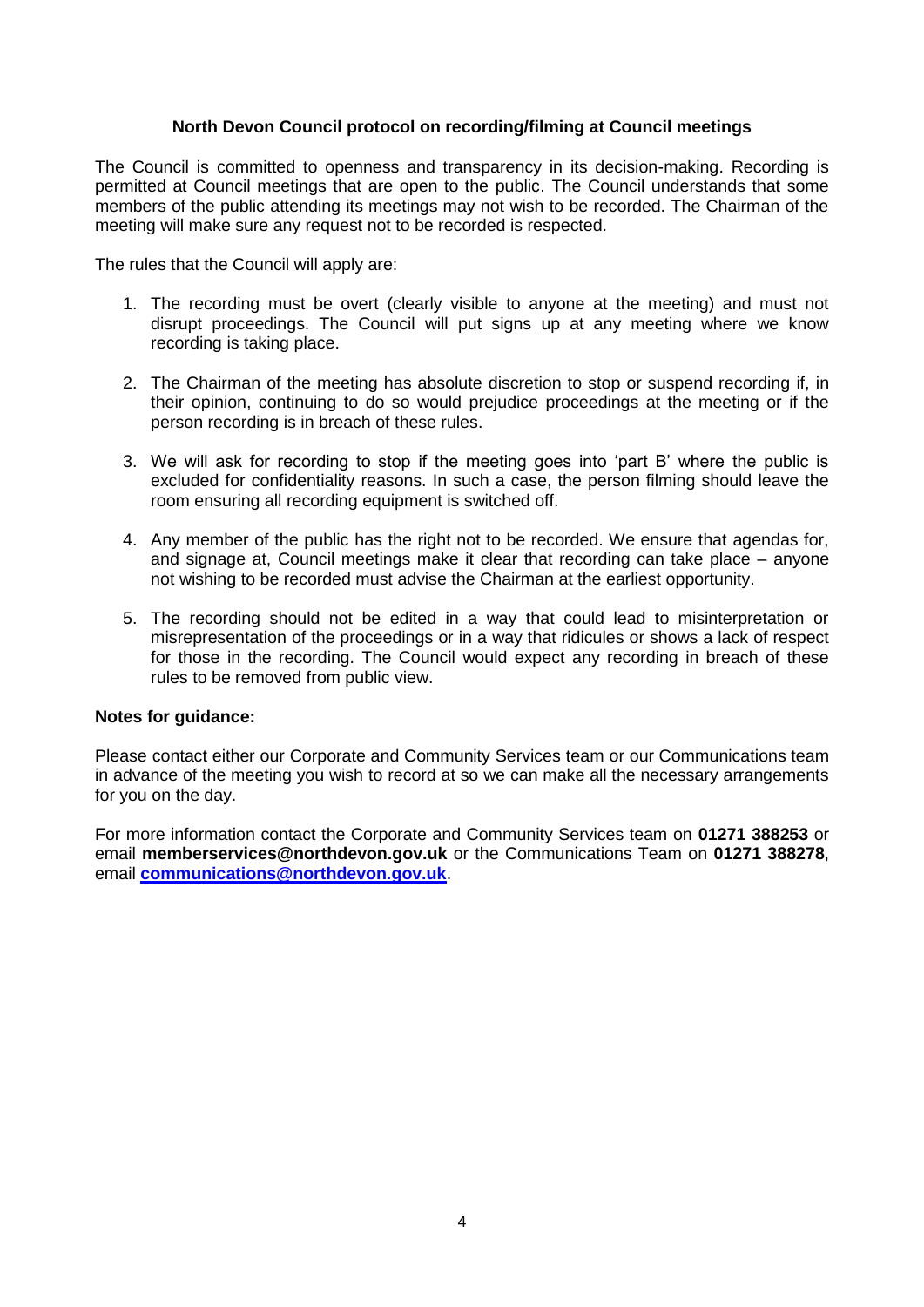The Barnstaple Rugby Club full address is: Barnstaple RFC, Pottington Road, Barnstaple, EX31 1JH.

At the traffic lights at the end of Rolle Street on the B3149 turn either left or right onto Mill Road according to the direction that you are travelling from. Follow the road along and turn right onto Pottington Road.

The Rugby Club is located on your left. Please note that the Rugby Club is a pay and display car park (£1.70 all day). Other nearby car parks are located at Fairview (£1.70 all day) or Rolle Quay (£1.10 per hour for 1 – 4 hours. 5 hours - £5.60, 6 hours - £6.80, 7 hours - £8.00, 8 hours - £9.20).

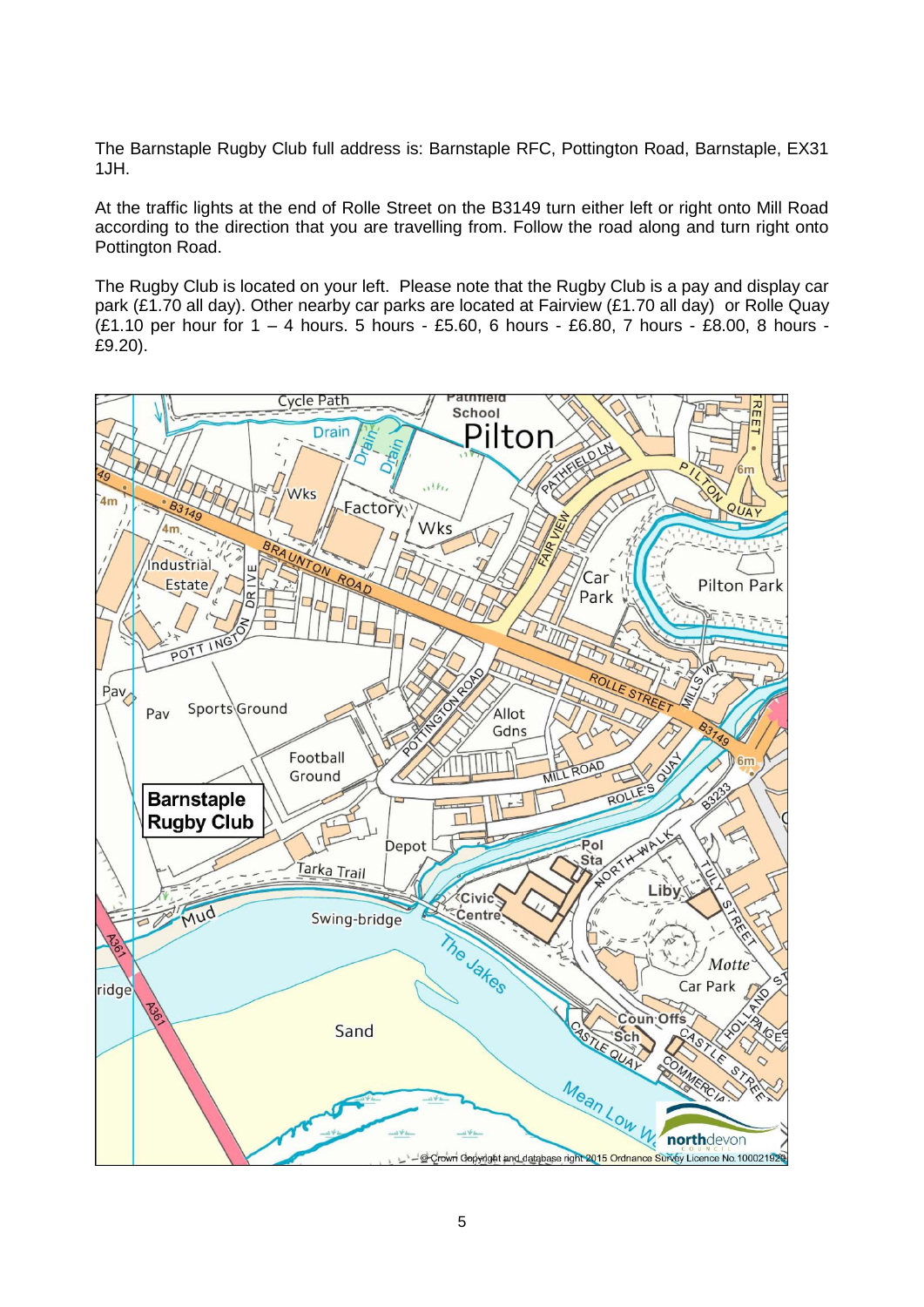3.05.22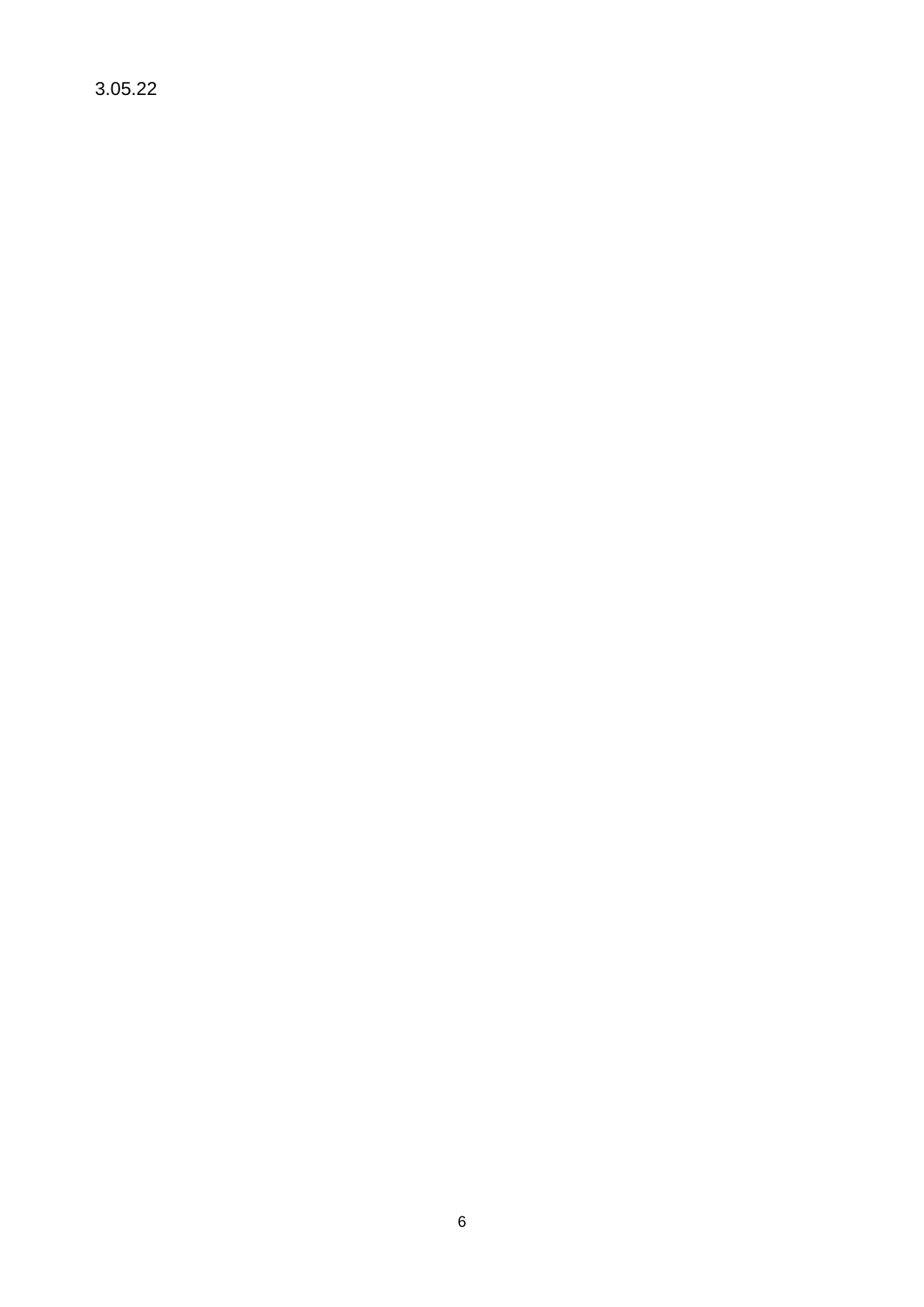# Public Document Pack AGENDA ITEN<br>Planning Committee - 25 April 2022

# **NORTH DEVON COUNCIL**

Minutes of a meeting of Planning Committee held at Lee Bay Beach Car Park, EX34 8LR on Monday, 25th April, 2022 at 10.30 am

PRESENT: Members:

Councillor Ley (Chair)

Councillors Crabb, Fowler, Gubb, Jenkins, Mack, Prowse, D. Spear, L. Spear and Tucker

Officers:

Lead Planning Officer (North) and Planning Officer

Also Present:

Councillor Pearson

## **10. APOLOGIES FOR ABSENCE**

Apologies were received from Councillors Chesters, Leaver, Mackie and Yabsley.

## **11. DECLARATION OF INTERESTS**

There were no declarations of interest declared.

## **12. 72859: LEE BAY HOTEL, LEE, ILFRACOMBE, DEVON, EX34 8LR**

The Lead Officer (North) addressed the Committee and:

- Advised that the plan included the partial demolition of the existing hotel, and the creation of 17 dwellings and 4 separate homes.
- Showed the Committee the plan of the proposed development.
- Drew the Committee's attention to the existing hotel and explained that the right hand section, built in the 1960s, was to be demolished.
- Advised the culvert would be reopened, providing increased biodiversity.
- Identified the location of the proposed car park and café facilities.
- Confirmed that the 17 'dwellings' were to be apartments/flats within the remaining section of the hotel building, and the 4 separate 'homes' would be separate dwellings positioned on the site.
- Three of those 'homes' would have flat / green roofs. The other home was to be a more traditional style with a pitched roof as per the recommendation from the Heritage Officer **Process Process Agenda Item 2**<br> **Process Process Agenda Item 22**<br> **PEVON COUNCIL**<br>
Imittee held at Lee Bay Beach Car Park, EX34<br>
1.300 am<br>
Ier, Gubb, Jenkins, Mack, Prowse, D. Spear,<br>
<br> **PEXENCE**<br>
Ier, Gubb, Jenkins, Mack
- From the entrance to the site, the property with the pitched roof would be on the left hand side and the car park would be to the right.